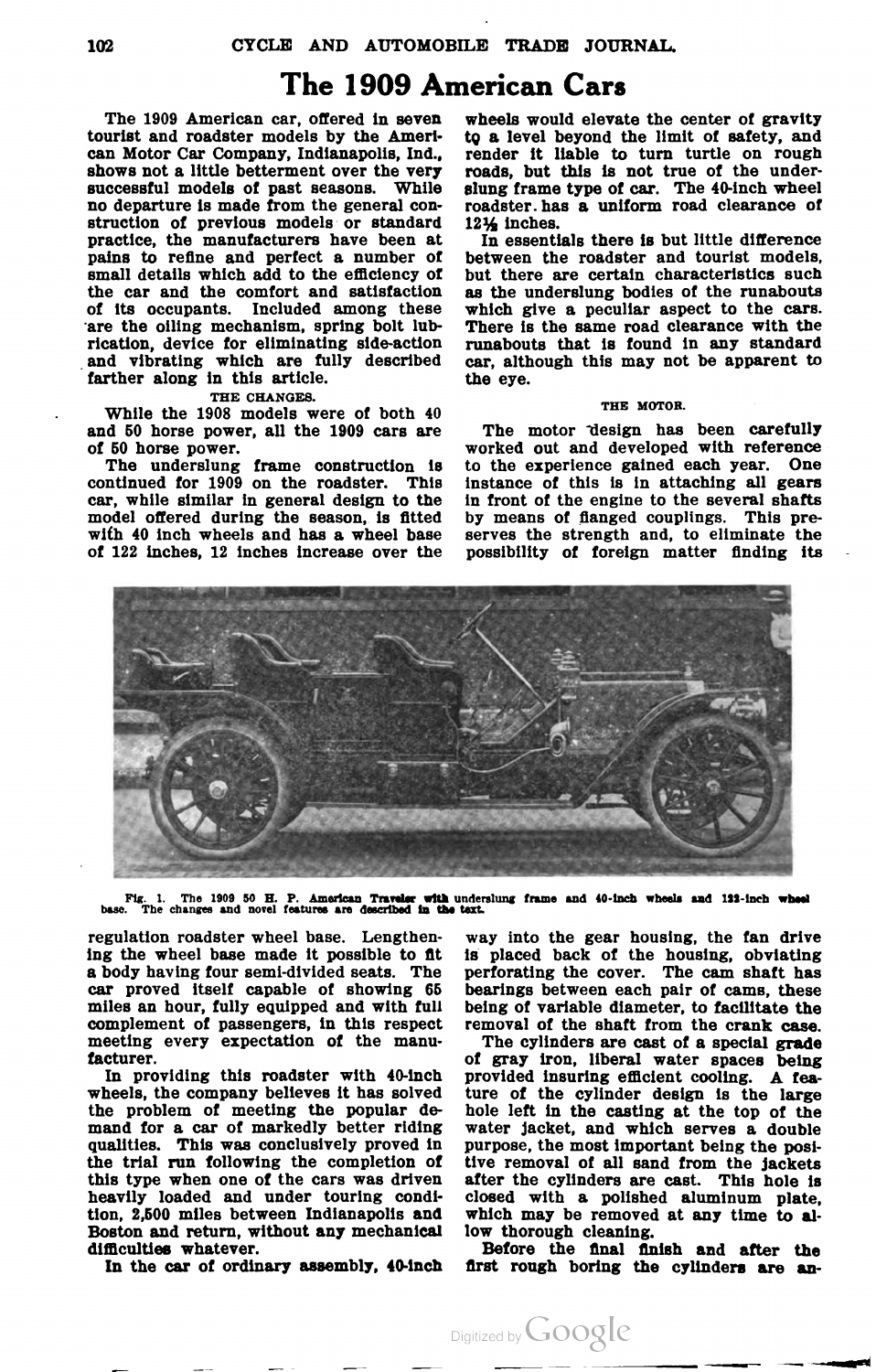nealed to remove any stresses which may The crankcase is of <sup>a</sup> special high grade exist in the casting, then left to age then aluminum alloy of high tensile strength, given the final finish by grinding. The pro-<br>cess of finishing the pistons is the same. half, the lower half being easily removed cess of finishing the pistons is the same.<br>The rings are of a special grade of metal The rings are of a special grade of metal for inspection or adjustment of the con-<br>which is not liable to lose its elasticity necting rods. The crankcase of the tourwhich is not liable to lose its elasticity necting rods. The crankcase of the tour-<br>when subjected to heat, thus insuring maxi- ist engine is so designed that it completely when subjected to heat, thus insuring maxi- ist engine is so designed that it completely mum service and retention of compression. encloses the frame from the radiator back The wrist pins are of liberal size and of to the fly-wheel, protecting the cylinders, hardened surface, which with the combina- carburetor, etc. tion of hard bronze bushing in the connect-<br>
ing rods insures a well wearing bearing. A double system of ignition is used, with

The valve operating push rods, rollers, etc., disturbing the timing of the driving gears.<br>are hardened which insures maximum ser-<br>vice with minimum wear. A noteworthy sures that the timing will not be disturbed<br>feature of

ing rods insures a well wearing bearing. A double system of ignition is used, with<br>The connecting rods are forgings of spec-<br>two sets of spark plugs. The current for<br>fall high tensile strength alloy steel. H-<br>the regular s to insure absolute balance. All crankshaft ism. The magneto is driven from the bearings are finished by grinding. pump shaft, being on the same side of the The nickel steel valves are on the same motor as the pump; obvious



Fig. 2. The 1909 American touring ear "Wayfarer." The motor is the same as in the runabout, but the body<br>and method of suspension are different—shaft drive, silding gears, dual ignition, special spring and brake constructi

the valve push rod guides are held to the enced operator or mechanic. The parts crankcase by means of a yoke and one nut of the magneto which may require inspeccrankcase by means of a yoke and one nut of the magneto which may require inspecto each pair. The ends of the valve push ting or adjustment, the make and break rods are threaded and fitted with an adjust- and distributor a ing and check nut, which provides for ad- covers may be removed without the use justment of the valves.<br>The inlet manifold is a one piece casting

having gradual curves. The exhaust mani- four unit dash type coil, current from a fold is a malleable iron casting of liberal storage battery being distributed to the proportions, ribbed to increase the strength, various units by means of a four point and the area of the interior passage is roller contact timer which is securely fastso much larger than the area of the valve ened to an aluminum stand on the valve

The motor is of the offset crankshaft construction, which in effect, diminishes the instead of rotating the timer case as is side thrust of the piston in the cylinders. common practice and which is often the side thrust of the piston in the cylinders. common practice and which is often the All of the crank shaft and connecting rod cause of broken wires and loose connec-All of the crank shaft and connecting rod cause of broken wires and loose connec journals are made fast with four double tions at the contact terminals . As the nutted bolts and further secured by split gear relation changes the timer case re pins. mains stationary . The wiring 18 of the

of tools.

The emergency system consists of a storage battery being distributed to the port or opening that free flow of the ex-<br>haust gases is assured.  $\qquad \qquad$  of a pair of helical gears, the advance beof a pair of helical gears, the advance be-OFFSET CRANK SHAFT. ing accomplished by changing the rela .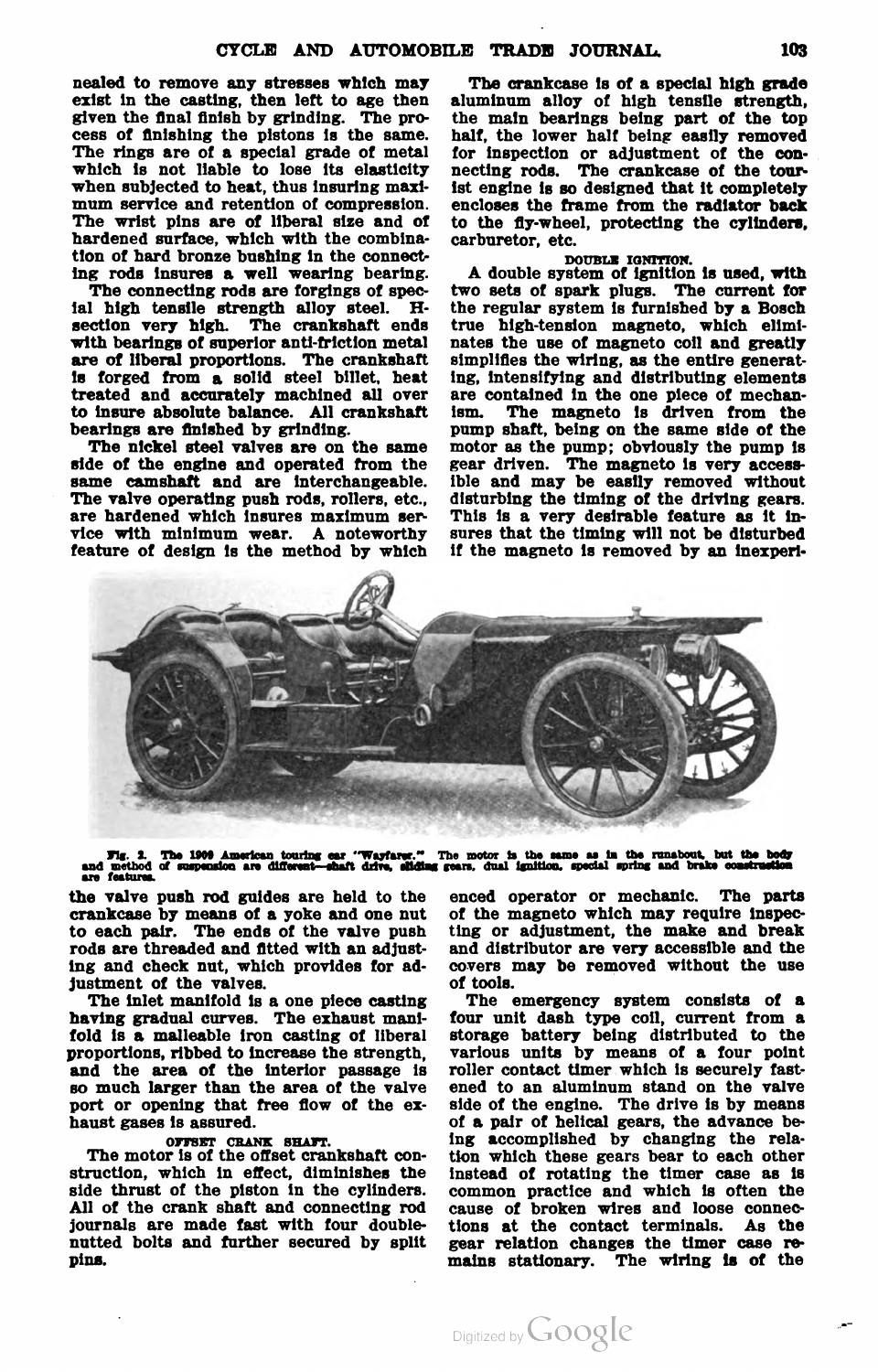character as to provide positive insulation back surfaces, and are readily accessible of the high currents from either coils or to the soldering iron if a leak is mani-magnetos. The wiring is run through fiber fested. tubing. The terminals at the plugs are of To facilitate the action of the radiator special design and may be easily removed there is fitted a 16-inch cast aluminum special design and may be easily removed from the plug when the engine is in operation without danger of shock , and may be front cylinder and which is driven from replaced without the use of tools, as a the pump shaft by a one-inch flat belt. positive connection is made without bind- The belt can be adjusted by loosening one ing nuts. The one system is entirely in cap screw and swinging the support on dependent of the other. The car is usually its journal. The artificial draft from the dependent of the other. The car is usually its journal. The artificial draft from the run on the magneto with the storage bat-<br>tan is assisted by the fan blade constructery and coil system as a reserve.<br>tion of the flywhee

cally operated six-sight feed oiler that is matic, compensating, concentric jet float<br>perfectly automatic in action, starting and feed atomizing carburetor. The amount perfectly automatic in action, starting and stopping with the engine. It is housed un- of mixture admitted to the engine is varied der the floor boards of the tourist models by a piston throttle. It is said to be reand is carried on the dash in the roadster liable under all atmospheric conditions and type. This supplies lubricant in predeter- does not easily get out of adjustment.<br>mined quantities to each of the cylinders – The muffler in both the roadster and mined quantities to each of the cylinders and to the crankshaft bearings through in tourist models is carried cross-wise of the dependent feeds, the splash system being frame. The muffler is constructed on the employed in the crankcase. The adjust- multiple unit principle, in which the ex-<br>ment of the feed is very simple and easily haust gases are allowed to expand in sucment of the feed is very simple and easily haust gases are allowed to expand in suc-<br>accomplished. cessive chambers while traveling from one

very best the insulation being of such <sup>a</sup> All seams in tubes are on the front and

fan, carried by an arm fastened to the tion of the flywheel. The water carried is LUBRICATION AND WATER CIRCULATION. about 5½ gallons.<br>The motor is lubricated by a mechani- The carburetion is by means of an auto-



Fig . 3. Chassis of the <sup>1909</sup> American. This roadster frame assembly embodies & supplementary frame, which is supported by raised cross members and upon which the engine, gear set and steering gear are assembled . Tho central spring hangers, which locate the position of the axles, are riveted to the frame and the outer ends of the<br>frame is supported from the springs by forged links which are in turn fastened by riveted forged heads. It low center of gravity. While this method of construction gives the appearance of but small clearance, yet the large<br>wheels provide a minimum clearance of 101% inches, which is considerably more than that of many cars of mo

gear driven centrifugal pump, which has a a long tube, which is carried to the ex-<br>double water inlet, considerably increas- treme rear of the chassis. A cutout valve ing its capacity. The circulation pipes and is fitted which provides <sup>a</sup> direct outlet to the method of distribution of the water by THE CHANGE SPEED GEARS. means of inlet ports directly under each The change speed mechanism is of the exhaust valve pocket, the hottest part of four speed selective sliding gear type.<br>the engine, insures that the circulation The gears are of chrome nickel steel, the shall be diagonally up and across the cylin- teeth being of large pitch and of ample der, and that the cooling water shall be uni. face width and proportioned with <sup>a</sup> large formly heated before it is discharged into factor of safety . <sup>A</sup> special treatment is the cooler. The cooling surfaces of the employed which insures hard wearing sur radiator are formed by very narrow ellipti- faces with a maximum toughness and cal vertical copper tubes with corrugated strength of the metal of the gear teeth. pins attached by the solder bath method. The shaft which carries the sliding mem-

The water circulation is by means of a end to the other. The discharge is through the air for the exhaust gases when desired.

The gears are of chrome nickel steel, the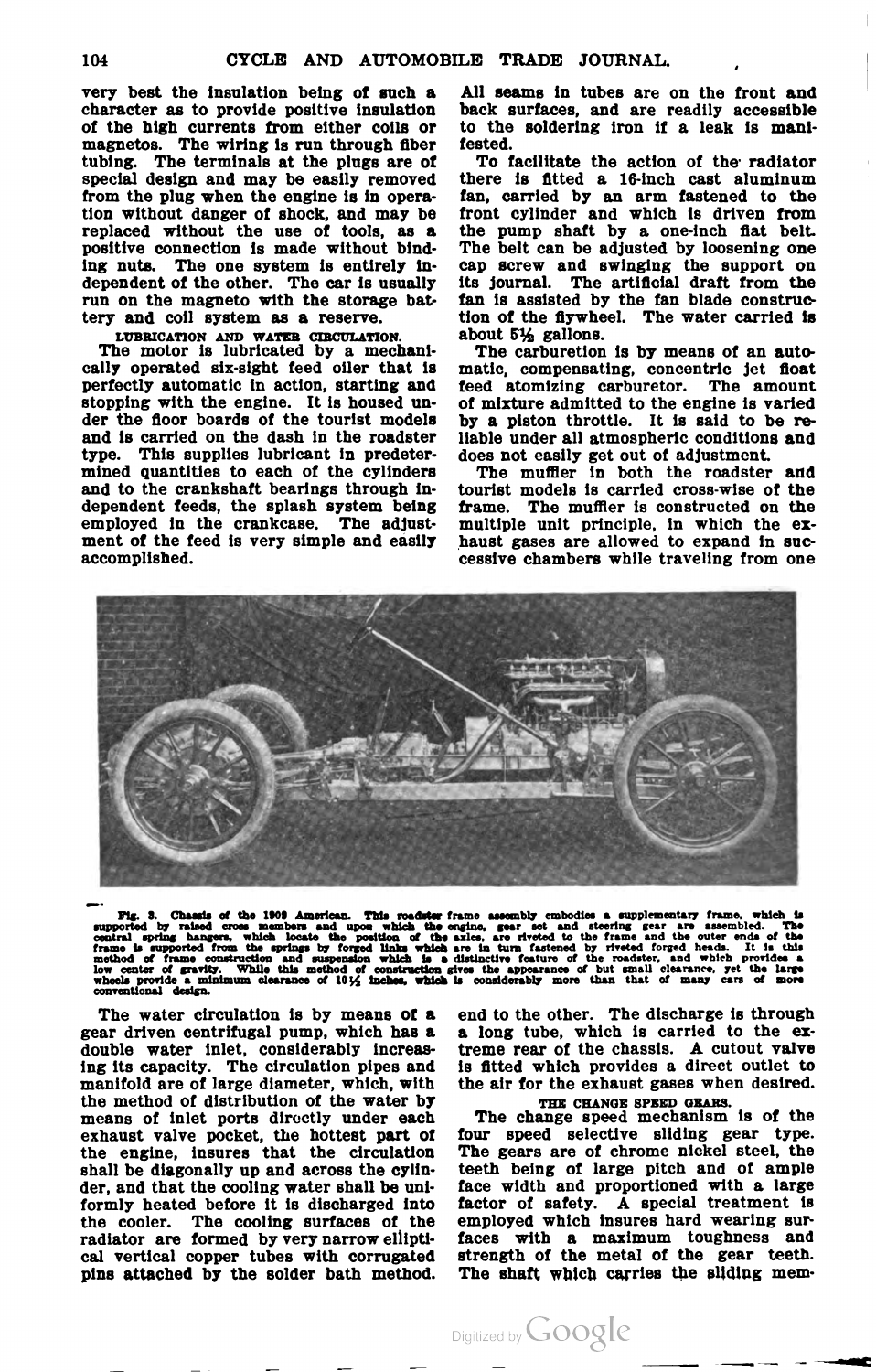bers has four integral milled splines, there are made in halves being divided longitudibeing no keys to loosen and cause trouble. nally and may be uncoupled by removing The four speed gear set embodies the de- the bolts which hold the halves together. tails of design which have been proven and Either the transmission or the clutch may are in accordance with standard construc be removed without disturbing the rest of

The case is of high tensile strength al-<br>uminum alloy and is made in halves, the a bath of lubricant. lower portion having the arms or lugs for The tourist frame is composed of two attaching to the frame. The shafts are of side rails or members and three cross mem special alloy steel, are of liberal propor- bers of a special alloy steel of high tensile tions, insuring against springing, and are strength, channel section, 3-16 of an inch supported by extremely large annular ball thick. The side rails have a 5-inch vertical bearings which are carried by special brass web retainers. Large bosses are made on the the rear there is a vertical rise of  $2\frac{1}{2}$ ends of the case which carry the bearings inches, which is necessary in order to keep and give a very secure anchorage for the the top of the frame or floor board level bolts which fasten the case together. The as near the bolts which fasten the case together. The as near the ground as possible, but yet reverse gear revolves only when used, and have sufficient clearance over the rear axle <sup>a</sup> direct drive is obtained on the high to permit of spring action . In the tourist speed. A large inspection plate is com- models, the crankcase of the engine not bined with the top half which makes easy only acts as a tie for the front of the frame. bined with the top half which makes easy only acts as a tie for the front of the frame, inspection, cleaning and renewal of lubri- but the horizontal web of this, in addition inspection, cleaning and renewal of lubricant. to large gussets upon cross members, elimi

tion. the mechanism. The gear case is oil<br>The case is of high tensile strength al- tight and the gears constantly revolve in



Fig. 4. The floating rear axle and propeller shaft housing of the 1909 American, showing the double set of brakes, two bands acting on each drum. The drive from the gears set is by a propeller shaft cating through a pair o

The clutch, which is of the leather faced cone type, is held into engagement by <sup>a</sup> spring which is made from  $\frac{1}{4}$ -inch by 1-inch stock. The spring thrust is self-contained, there being absolutely no thrust on the bearings of the motor. When the clutch is disengaged, the spring thrust is taken<br>by a large ball thrust bearing which is fully encased and lubricated by means of <sup>a</sup> compression grease cup. The reduction of leverage in the clutch pedal is nine to one .

The drive between the clutch and trans mission is through <sup>a</sup> special form of old ham coupling having squared ends which engage with suitable square driving heads on the clutch and transmission shafts and this coupling provides for a positive transmission of the engine power and at the same time accommodates the backward and forward motion of the clutch, when en-<br>gaged and disengaged. These couplings

nates any horizontal twist. All frame fit tings, such as spring hangers, pressed steel running board brackets, etc., are all hot riveted.

The sheet metal apron which is fitted to the roadster model is practically fiat and extends from the front of the radiator to the back of the body. There are no members projecting below this apron, and a smooth surface is presented which greatly reduces the dust nuisance caused by uneven surfaces or projections.

SPRINGS.

The springs used in these cars are made from specially selected crucible steel. It is claimed the elimination of the hole in the center of the springs where the tie bolt is usually placed, makes spring break age unknown. All springs are two inches wide.

In the tourist, where comfort at moder ate speeds is of the greatest importance,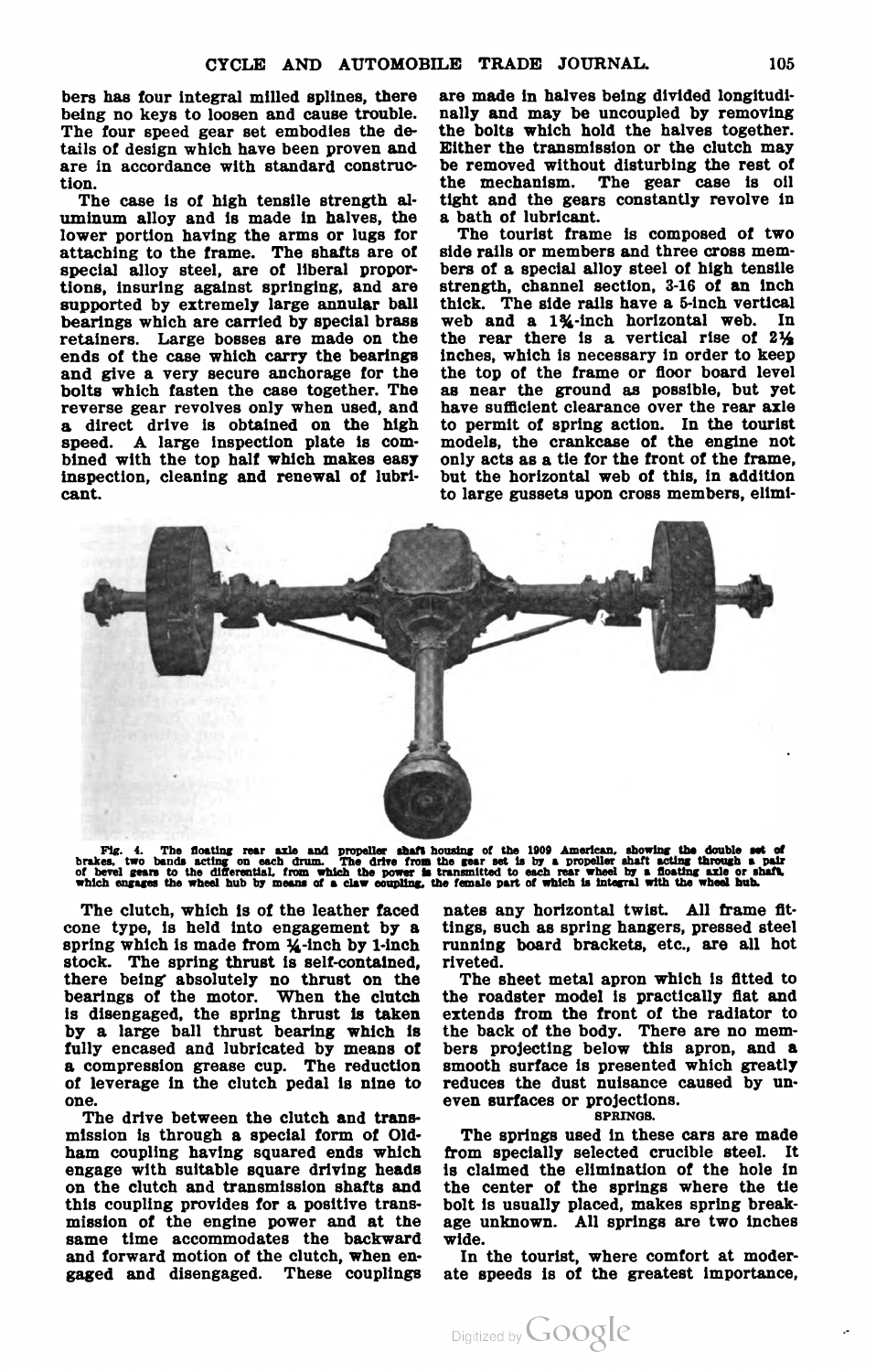posed of two side half-elliptic springs 39 in- is sufficiently large to permit the removal ches long and one inverted half-elliptic of the differential without having to discross spring 48 inches long, is used in the mantle the axle or remove it from the cross spring 48 inches long, is used in the mantle rear. In developing the platform springs chassis. the centre on the side spring has been ofr. gear type, the gears being hardened, and set so as to make the front end equal in particular attention is paid to properly set so as to make the front end equal in particular attention is paid to properly length to the rear end, plus half the length taking care of the end thrust action when of the cross spring, which gives exactly the rounding curves. same spring effect and action as would be WHEELS AND BRAKES. obtained from a half-elliptic spring having All wheels used in these cars are made<br>a total length of 671/2 inches. This, togeth-<br>from A No. 1 second growth hickory, hav-

herad of each spring bolts which special spoke in the rear wheels is enlarged or compression grease cups, fastened into the bossed, to receive the bolts which anchor that the frame is something the front spring internal ba in automobile design, the toggle links or-<br>dinarily used being discarded and a device. unarily used being discarded and a device<br>very similar to the crosshead of a steam bands or shoes of similar size which act<br>engine is employed as illustrated in the conjust the inner surface of one brake very similar to the crosshead of a steam<br>engine is employed as illustrated in the bands or shoes of similar size which act<br>February, 1908, Journal, page 81.<br> $\frac{1}{2}$  are actuated by two rockers with

facilitated by the underslung frame con-<br>struction, for when a wheel encounters an shoes, side by side. The best place for struction, for when a wheel encounters and brakes is at the rear wheels and by this abnormal impediment there is nothing to duplex arrangement there are placed two limit the upward travel (such as the frame abnormal impediment there is nothing to duplex arrangement there are placed two<br>limit the upward travel (such as the frame duplex inside of a single brake drum,<br>of the ordinary construction), but the mais is the only can

## AXLES AND STEERING.

The front axle is a nickel steel I-section, The steering gear is of the thread and one-piece forging, there being no welds or nut irreversible design, having liberal one-piece forging, there being no welds or nut irreversible design, having liberal joints of any kind. The steering knuckles bearing surfaces and provision for adjustare of liberal proportions, particularly the height between the ends into which the

A ball thrust bearing is fitted between the levers operate. The spark lever ad-<br>the top of the steering knuckle and the vances both timer and magneto simul-<br>yoke end, which eliminates much of the car. is between the emerge The rear axle is of the floating bevel gear the clutch is disengaged by another pedal.<br>drive system of chrome nickel steel. The gear shift is by conventional meth-

axle, owing to the drive, is taken by a means of a hand lever which operates on tubular housing which completely encases a notched segment progressively, and on the propeller shaft. At the front end of the 50 horse-power models by means of a this tube there is a universal joint sup-<br>hand lever working in the familiar H slot, this tube there is a universal joint supported by a bracket, which is also the ported by <sup>a</sup> bracket, which is also the <sup>a</sup> latch being provided to prevent going support for the rear end of the transmis into the reverse inadvertently. sion, this bracket being supported by the The gasoline tank of the Tourist is lodrop frame member. This joint is encased cated under the front seats, supported and packed with a non -fluid oil. from the frame, and has <sup>a</sup> capacity of 19

flat half-elliptic springs, 42 inches long, are The differential housing has a large cov-<br>used in front, while the platform type, com- er or inspection plate, the opening of which er or inspection plate, the opening of which The differential is of the bevel

a total length of  $67\frac{1}{2}$  inches. This, togeth-<br>
er with the large wheels, gives a spring<br>
action which is very deliberate, both upon<br>
action which is very deliberate, both upon<br>  $1\frac{2}{3}$ -inch spokes in front and tw with ball bearings having exceptionally large diameters and ball sizes. The cars are fitted with Duplex brakes, which con-February, 1905, Journal, page 31.<br>
Conditions which govern the design of<br>
the spring suspension of the roads for ordinary and emergency<br>
the spring suspension of the roads for ordinary and emergency<br>
entirely different. Th large diameter, and made deep enough to take two similar hinged bronzed brake he inside of a single brake drum.<br>
of the ordinary construction), but the This is the only car, to the writer's knowl-<br>
spring tension. edge, which is so equipped.

## CONTROL.

bearing surfaces and provision for adjust-<br>ments. In the centre of the 17-inch steerheight between the ends into which the ing wheel there is supported a stationary steering spindle bolt fastens. quadrant upon which the spark and throtive system of chrome nickel steel. The gear shift is by conventional meth-<br>The torsional effect applied to the rear ods, on the 40 horse-power models, by